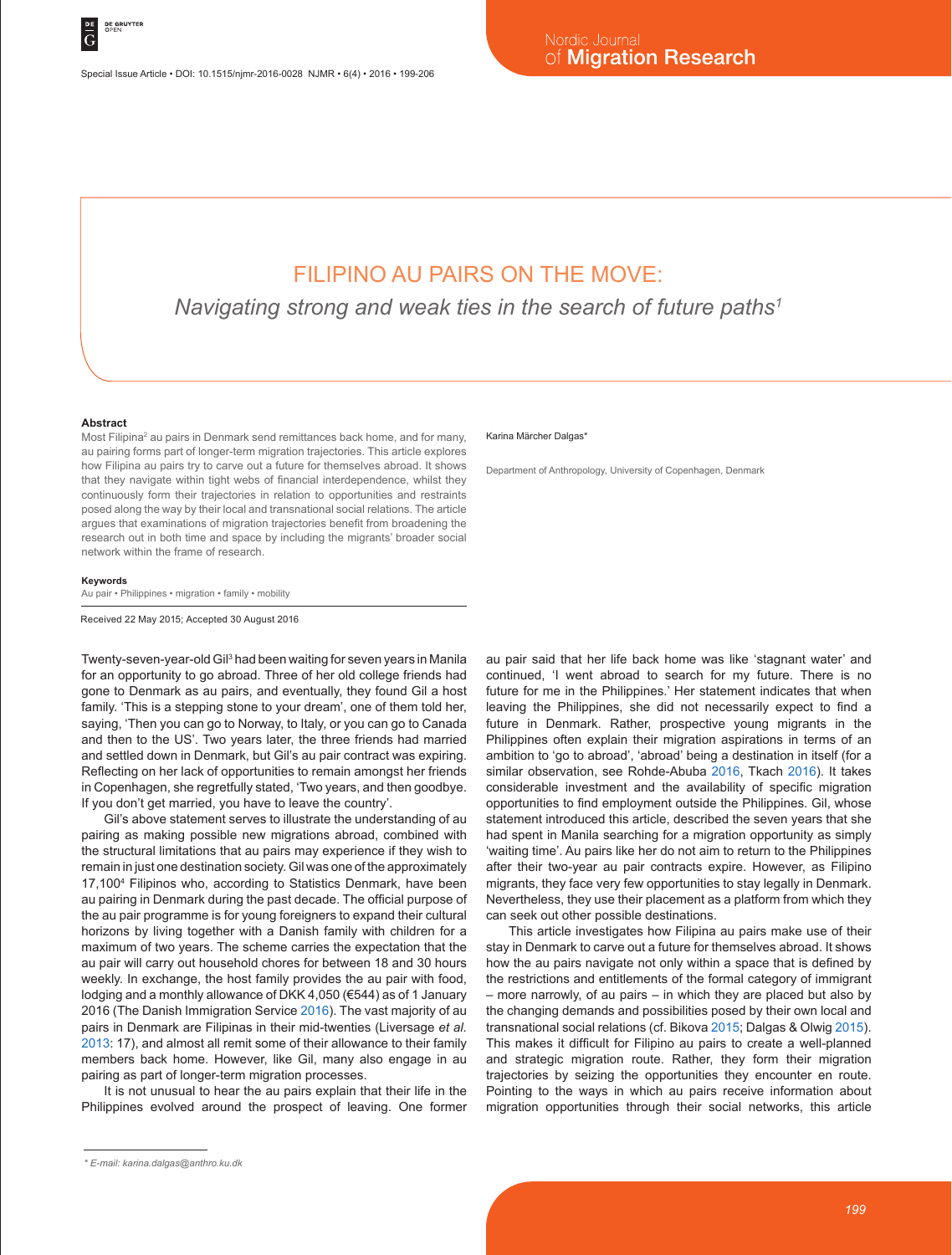argues that incorporating a broader transnational network of social relations within the research framework is fruitful in the examination of the processes by which migrants on temporary residence permits, such as these au pairs, create their trajectories.

This article begins with a short introduction to my research and a presentation of the Filipina au pairs whom I interviewed. It then situates the research in the literature on au pairs and explains how the present analysis theoretically approaches migration trajectories and the au pairs' social networks. Next, the article focuses on the au pairs' family economies and thus on their strong social ties (cf. Granovetter 1973). This points to the importance of a long-term perspective on au pair migration. Whilst the article uses several cases to show the complicated field of social relations within which the au pairs navigate, the last part of the article draws on a longterm biographical account by a former au pair whom I call Ana. This case illustrates the tendency amongst the au pairs to approach the future in an open manner, and it allows for an analysis of the role of weak social ties (cf. Granovetter 1973) in the au pairs' search for new migratory paths.

## **Filipino au pairs**

This article is based on 10 months of ethnographic fieldwork conducted in 2011 and 2012 amongst current and former au pairs in the Greater Copenhagen area, together with a total of 10 weeks of fieldwork amongst former and prospective au pairs in the Philippines. The field of my research encompassed the web of social relations surrounding individual research participants, such as host family members, friends and Philippine family members. Hence, I have conducted a total of 76 interviews, of which 4 were with prospective au pairs, 17 with former au pairs, and 17 with women who were au pairing at the time of the research. The prospective au pairs were young women who had each established contact with a Danish host family and who, at the time of the interviews, were waiting to go to Denmark. I have used Skype, Facebook and telephone conversations to follow former au pairs after they have left Denmark, and I have continued to meet with former au pairs who remained in Denmark after their contracts expired. I refer to the current, former and prospective au pairs from the Philippines as simply au pairs.

The young Filipinos coming to Denmark as au pairs share many migration incentives with au pairs from other countries. Similar to the Russian au pairs in Germany, studied by the sociologist Caterina Rohde-Abuba (Rohde 2012), the Filipino au pairs explained that they have gone abroad in order to travel and see the world, to become more independent and to release themselves from parental control (Dalgas 2015). Au pair placement is one of the few ways in which they can enter Denmark, being non-EU citizens with limited financial means. What is particular in the case of the Filipino au pairs is that they understand their journeys from the perspective of what the sociologist Maruja M.B. Asis has described as the 'Philippine's culture of migration' (Asis 2006). Hence, next to the more adventurous aspirations, the ability to send remittances is usually also a heavy migration motive for the individual au pair.

Philippine international labour migration was institutionalised by the Marcos regime in 1974 (Rodriguez 2010: 9). Of the approximately 1.83 million Filipinos who left the country in 2014, more than 207,000 were hired as domestic workers (POEA 2015, Tables 3, 7). This large-scale migration for domestic work has coincided with European au pair programmes, such as the Danish one. From 2000 onwards, a growing number of Filipinos became au pairs in Denmark, and in 2015, 81% of all Danish au pair residence permits were given to Philippine citizens (Franck 2016: 3). From the point of view of the au-pair-sending families, au pair migration is often explained to be a form of labour migration that offers more security than migration for domestic work in, for example, Singapore or the Middle East. However, the au pairs do not necessarily construe au pairing as being simply a matter of domestic employment. Rather, they may distance themselves from being positioned as low-paid employees and instead emphasise their roles as young people on cultural exchange who are not supposed to conduct heavy domestic tasks in the host family's home. Such constructions do not prevent au pairs from stressing their roles as persons who are sacrificing themselves to help their families back home (Dalgas 2016).

Most of the Filipino au pairs I interviewed explained their family backgrounds as 'between poor and middle class', and all but two of the au pairs I interviewed explained that their families were in need of remittances. Most of the au pairs had between four and eight siblings. The au-pair-sending families I visited in the Philippine countryside grew crops and raised livestock at subsistence level. Several families had a *sari-sari* store attached to their house. That is, a small shop from where they could sell products such as canned goods, tobacco and oil. Some au pairs come from households where both parents were unemployed, whilst others had a father working in low-income jobs such as a tricycle or jeepney driver, day labourer or mineworker. In a minority of the au-pair-sending families, both parents were employed. These were by far the most well off amongst my respondents.

According to a larger survey conducted by the Danish National Centre for Social Science, the Filipino au pairs have relatively high levels of education (Liversage *et al*. 2013: 17). This corresponds to my findings. I have recorded the educational level of 23 au pairs. Of these, 20 had attended college and 12 had finished their degrees. Nevertheless, like many other young Filipinos, the au pairs I interviewed tend to perceive spatial mobility – preferably in terms of overseas migration – as one of the few opportunities they have to achieve social and economic mobility. Whilst most of the au pairs had been without salaried work in the Philippines, six interviewees had been employed as, respectively, welder, social worker, midwife, teacher, bookkeeper and waiter. These jobs were typically on short-term contracts. According to the au pairs, the salary levels only sufficed to cover the living expenses for one person and were thus not enough to support their families, let alone to start having children or a family of one's own. Out of the 34 current and former au pairs interviewed, 13 had been working as domestic employees in Singapore, Hong Kong or the Middle East before coming to Denmark. Another three women had been occupied as entertainers in Japan. I have uncovered the current whereabouts of 16 of the 17 women who were au pairing when I interviewed them four years ago. Today, 4 have returned to the Philippines, whereas 12 are living in Norway, Denmark, Spain, Italy, Belgium and the Netherlands.

### **A network-oriented approach to exploring au pair trajectories**

This article contributes to the literature that investigates au pair migration beyond the duration of the initial stay as an au pair (see also Búriková 2016; Cox 2016; Dalgas & Olwig 2015; Rohde 2012; Tkach 2014). Moreover, the article views au pairs as migrants entangled in networks of local and transnational relations. Such networks form part of unbounded 'social fields' (Levitt & Schiller 2004), encompassing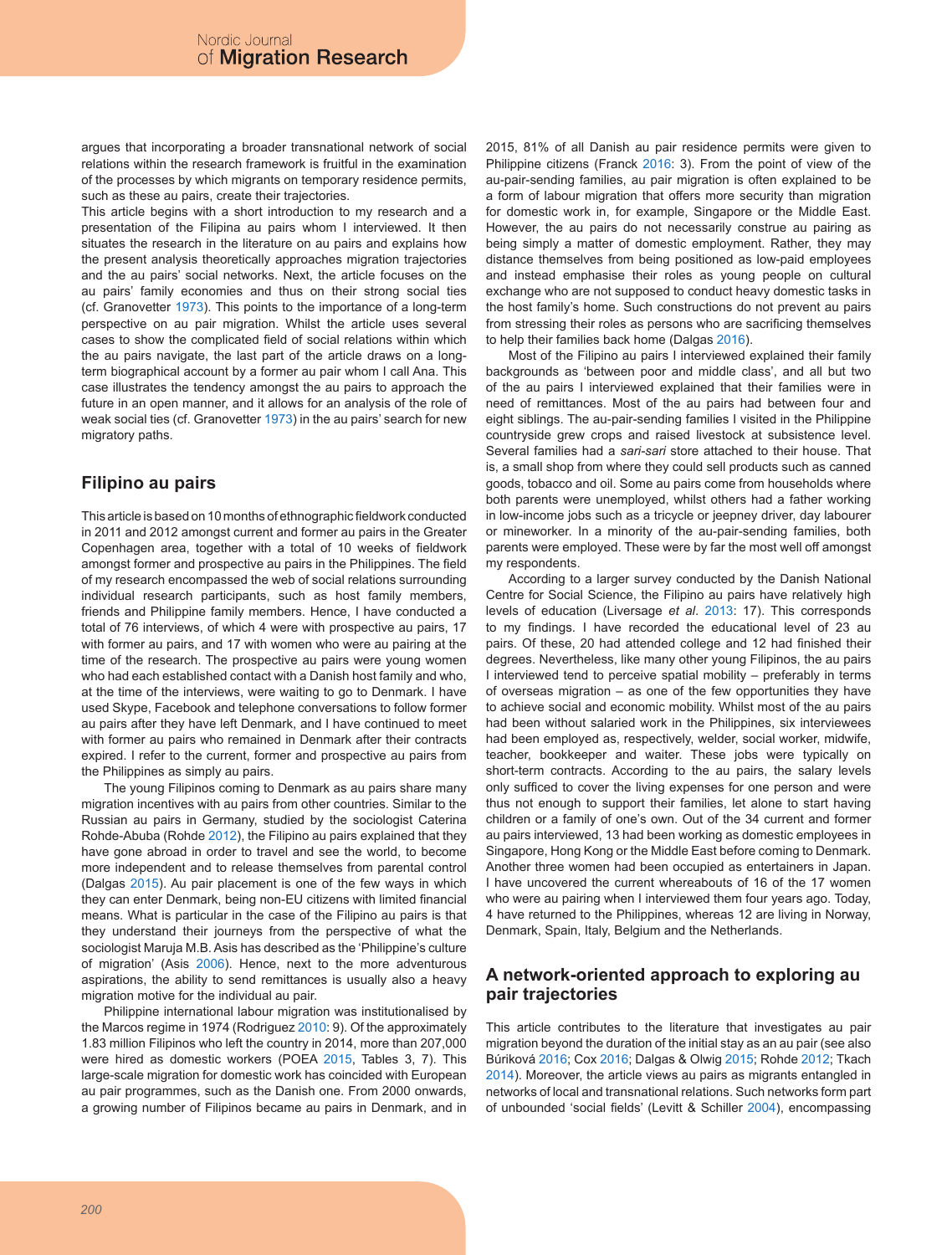social relations locally as well as transnationally. Whilst networks of transnational family relations form an important part of such social fields, the observations presented in this article also embrace the broader social network that extends beyond the family. Hence, as I will make clear below, the present article uses a research frame that is broad in space as well as in time.

A central theme in research into au pairs is the ambiguous position that they are offered as students of a foreign culture, members of their host families and de facto workers. Several studies have shown how this ambiguity allows the au-pair-receiving societies to be provided with low-cost domestic labour (see, e.g. Hess and Puckhaber 2004; Mellini *et al*. 2007; Yodanis & Lauer 2005), raising frequent questions about the legitimacy of the au pair programme (see, e.g. Platzer 2002; Stenum 2008; Øien 2009). Another key topic of investigation has been the roles that au pairs fill within their host families (see, e.g. Cox 2007; Cox & Narula 2003; Sollund 2010). This research has created important insights into the position of au pairs as (unrecognised) domestic workers occupying a subordinate hierarchical position in their host families. However, as the anthropologist Pauline Gardiner Barber observed, even though Filipino migrants employed as domestic workers might experience disempowering conditions, they do not necessarily perceive themselves as disempowered (Barber 2002: 46). Rather, as several studies have shown, Filipino migrants can engage in ambivalent class processes in both the destination society and the society of origin (see Barber 2002; Bikova 2015; Dalgas 2015; Gibson *et al*. 2001; Parreñas 2001).

A growing number of works on au pair migration take into consideration the role of the au pairs' transnational family ties (see, e.g. Bikova 2015; Dalgas 2015; Dalgas & Olwig 2015; Rohde 2012; Sollund 2009). Focusing on how Filipina au pairs in Norway engage in circulations of care with their family members left behind, the sociologist Mariya Bikova (2015) showed how such transnational family relations are fraught with tensions as well as care. Equally interested in family networks, the sociologist Caterina Rohde (2012) investigated the nuclear families of Russian au pairs in Germany as subtypes of larger social networks. This allowed her to engage with the perspective of migrated daughters regarding how they practice their relations with their parents. Whilst the Russian au pairs studied by Rohde invested themselves in caring for their parents, remittances mainly took the form of gifts, and direct money transfers were taboo (Rohde 2012: 135). For the Filipino au pairs, this is quite different. As Bikova also showed, the sending of remittances to parents and siblings is expected both by and of Filipino migrants.

In order to understand how Filipino au pairs navigate between family obligations and individual aspirations, we must recognise that understandings of individuality vary cross-culturally. Pointing to Charles Taylor's concept of 'buffered selves', the anthropologist Carl Smith explained that understanding oneself as 'significantly independent of others' or of individuals in an 'atomistic and monadic sense' (Smith 2012: 58) entails placing a sharp boundary between self and other, a stance inherited from Cartesian philosophy (ibid.: 59–60). I do not imply that the au pairs are without individual aspirations or that the relationship between their own ambitions and the expectations of those left behind are free from tensions. However, I do suggest that the Filipino au pairs create a less explicit boundary between self and other, and that they generally form their individual migration aspirations from perceptions of themselves as being part of family collectives.

Several scholars have highlighted how, rather than engaging in a straightforward and predictable strategic movement, migrants form their trajectories whilst on the move (see, e.g. Amit 2010; Schrooten *et al*. 2015; Valentin & Olwig 2015). Changing migration regulations and the changing needs of those back home do not give migrants such as Filipino au pairs the luxury of engaging in longterm planning. This observation speaks to insights created by the anthropologist Jennifer Johnson-Hanks (2005), who, in her work on intentionality and uncertainty, has observed that under conditions of radical uncertainty, it is more useful for the actor to be flexible and to take advantage of new opportunities, rather than aiming to fulfil prior intentions. In order to investigate how the au pairs meet their opportunities, I draw on insights produced by the sociologist Mark S. Granovetter (1973), who explained network ties as channels of information and who proposed a distinction between strong and weak social ties. Granovetter defined the strength of a social tie as a 'combination of the amount of time, the emotional intensity, the intimacy (mutual confining), and the reciprocal services which characterizes the tie' (Granovetter 1973: 1361). Such strong social ties are the au pairs' close family relations, which, as explained earlier, have served as an important theme in that research that applies a transnational perspective to au pairing. However, the role of weak social ties has not received much attention in studies on au pair migration. Whilst people know the friends, family and acquaintances of those to whom they are strongly tied, Granovetter observed that 'those to whom we are weakly tied are more likely to move in circles different from our own and will thus have access to information different from that which we receive' (Granovetter 1973: 1371). Hence, if weak social ties serve as important channels for new information, they may also play a central role in presenting those new opportunities that are vital to the formation of new migration trajectories. Focusing on the case of Filipino migrants coming through Denmark as au pairs, this article seeks to examine how these relations of strong and weak social ties define the room for manoeuvre within which the au pairs can create their trajectories.

#### **Family economies in the Philippines**

About 10% of the Philippine population works abroad, and in 2015, their cash remittances amounted to USD 25.757 billion (Bangko Sentral ng Pilipinas 2016). These remittances form a central pillar in both the national economy and the family economies of individual migrants. However, it is not just migrants who support their families financially. Rather, the cooperation between family members is a way for Philippine families to make do with limited financial means.

The practice of such economic collectivity can be illustrated by the case of Carol. Carol was number four in a series of nine siblings. Her mother was an unemployed widow living on a farm in the northern Philippines. Carol's oldest sister worked as a high-school teacher, and she paid for the initial tuition fees that enabled Carol and her two older brothers to enrol in college. Later on, Carol's two brothers took a break from studying in order to enable Carol to finish her degree and their younger sister Crystal to embark on college as well. When Carol came to Denmark as an au pair, she became able to pay the tuition fees for her brothers and for Crystal, so they could finish their education. After Carol's au pair contract ended, she continued au pairing in Norway, and Crystal took over Carol's host family. This enabled the two sisters to finance the college education of yet another sibling. Whilst I never interviewed Crystal, Carol's story suggests that it was expected of Crystal – and maybe also by her – that she support her family from abroad. Had she not left for Denmark, it could have damaged the collective endeavour of ensuring college education for her other siblings. A college degree strongly improves the chances of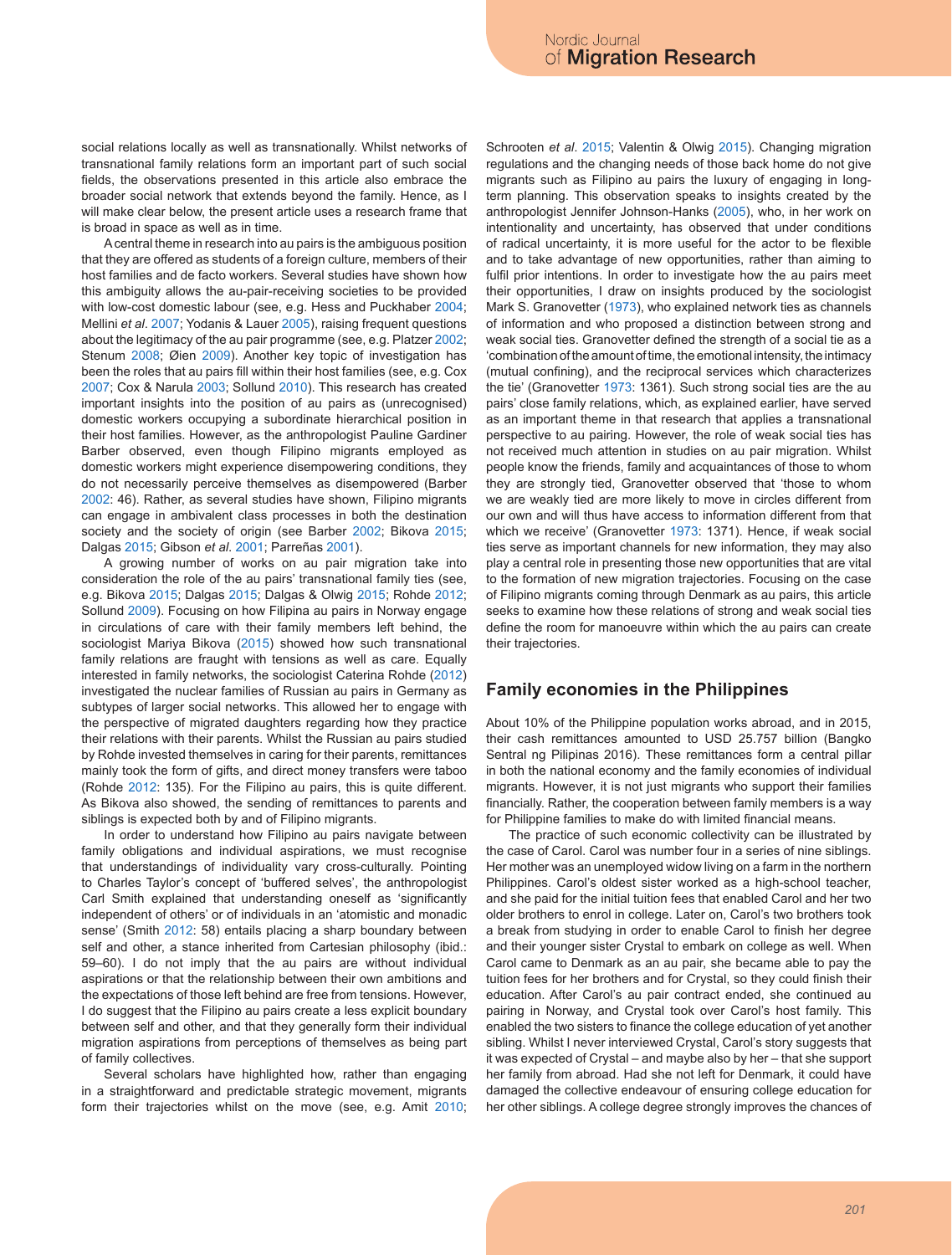employment in the Philippines or abroad. It thus makes the family at large more financially robust than if one unemployed sibling were in need of longer-term financial support.

Such tight webs of financial interdependence can be used as a prism through which to understand the form of individuality that the au pairs associate with their migration. Thirty-one-year-old Luwela had just returned from four years as an au pair in both Denmark and Norway. Her father worked as a tailor, and her mother was unemployed. Luwela had used most of her allowance to support her parents, but her Norwegian host mother disapproved. To me, Luwela explained, 'It is an achievement [to send money]. It is not worth anything if I only prioritize myself'. Rather than defining the value of her income in terms of the ability it gave her to engage in consumption for her own personal use, Luwela's statement shows that she attributed her income a value in terms of the ability it gave her to help her family from afar.

Like Luwela's host mother, the Danish host parents I have interviewed also preferred that their au pairs use their allowance to enjoy their time in Denmark. Some even feared that the au pairs were being exploited from home. Inge, who, during the course of five years, had been the host mother to three Filipina au pairs, explained: 'They [the au pairs] are very sweet towards their parents. But I try to make them consider what is reasonable. I told my au pair, "Listen, it is you who are here, it is you who sacrifice yourself, it is you who are far from home"'.<sup>5</sup> Later, she explained: 'They [the au pairs' parents] don't set them free. They [the au pairs] are like small work-machines, who need to send money home to their parents'. For Inge, what was considered reasonable was that the au pair should prioritise her own needs. Employing an atomistic understanding of the individual as significantly independent of others (cf. Smith 2012), Inge drew a sharp boundary between the individual au pair and the au pairs' family by emphasising the autonomy that she expected the au pair to enjoy by living far away. Luwela, however, did not emphasise a sharp boundary between herself and her family.

Filipina au pairs have strong obligations to care for their parents. As one au pair explained, 'Because your parents provide you with this and that as a child, you are obliged to give back something'. What she was referring to can be seen as an *utang na loob* relationship. *Utang na loob* refers to a profound feeling of unilateral indebtedness, which, for example, children owe their parents for giving them life (Kaut 1961). When Inge spoke of her disapproval of her au pairs' sending of remittances, she reasoned from the perspective of a dominant tendency in Danish society where the resources mainly flow from parents to children. However, Filipino au pairs take part in more complex patterns of exchange within their families, which entails the expectation that resources flow from unmarried children to their parents, as well as within networks of reciprocity between siblings, often even encompassing extended kin.

When considering the role of the au pairs within these systems of exchange, it matters that most au pairs are female and that in order to be granted residence as an au pair, they are required to be unmarried and without children of their own. The former au pairs whom I have interviewed, who now have settled in Copenhagen with their Danish husbands, continued to play an important financial role in their Philippine families. However, in the Philippines, the expectations that one remit to the natal home is strongest before marriage, and often the oldest sister has a special authority over her younger siblings, combined with a responsibility to support them if she can. The anthropologist Henriette Skyberg has examined the gendered dimension of au pair migration, including these exchange patterns. In her study of au pairs in Aarhus, Denmark, she observed that the male au pairs expected to save up money to invest in building their own future households, whereas the female au pairs generally faced stronger obligations to send back remittances to their families.

In order to engage in au pair migration, the migrant needs to pay for transportation to Manila and maybe even accommodation in the city where she has to participate in obligatory courses and to acquire a passport and various other documents, which are also costly. Several au pairs and their parents reported that their families had pawned land and sold livestock in order to pay for these costs. From this perspective, au pair migration becomes a family investment. Whilst au pairs are expected to benefit significantly in terms of knowledge, social status and upward economic mobility from working overseas, they and their families generally expect that the family too will benefit from making the migration possible.

Several scholars have shown that by sending remittances, the migrant shows care and commitment to the family left behind (see, e.g. Bikova 2015; Dalgas & Olwig 2015; McKay 2007). However, as I have shown above, sending remittances also means participating in an economic collectivity. In a society where most people do not have insurance and cannot expect state support in times of financial hardship, this collectivity serves as a social security net. Hence, when young migrants use au pairing to contribute to their family economies, it is not just a sacrifice conducted for the sake of those at home but also anticipates the au pairs' own future situations. Moreover, in considering au pair migration as a family investment, it also points back in time. This underlines the importance of viewing au pair migration within a timeframe that exceeds the duration of the stay as an au pair.

### **Ana's migration trajectories**

When I met Ana in 2012, she had just finished her contract as a domestic worker in Hong Kong and was in Manila waiting for her Danish au pair contract to fall into place. She came from a family of fishermen on the island of Negros and hoped that by going to Europe, she could save up to buy a larger fishing boat that would allow the family to catch more fish. Nevertheless, Ana's first move to Hong Kong lacked any firm financial intentions, being caused instead by a disagreement she had had with her older sister, Maryanne. The latter was working in California and had left Ana to take care of her teenage children in Manila. Ana felt trapped in her sister's home because Maryanne did not want her to get married or to try her luck abroad. After a quarrel over this issue, Ana contacted a recruitment agency for migrant workers. 'I just wanted to prove to my sister that I can stand on my own [two feet],' Ana explained. She found employment in Hong Kong and left the responsibility for Maryanne's teenagers to another sister, who was living nearby.

In Hong Kong, Ana's working days were long, normally between 15 and 16 hours. One of Ana's friends in Hong Kong went to Denmark as an au pair, and when her contract was due to expire, she asked Ana if she wanted to replace her with her host family. Ana saw this as an opportunity to attain a better work–life balance, and she hoped that au pairing in Denmark would be a stepping stone to domestic employment in Spain. Being then 29 years old, Ana would soon exceed the 30-year age limit for au pair applicants to Norway.

In Denmark, Ana's host family soon asked her if she would consider remaining with them after her contract expired. She could do this as a student, receiving (yet another) temporary residence visa and being allowed to take a regular job for 15 hours a week. The host family suggested that Ana could receive food and lodging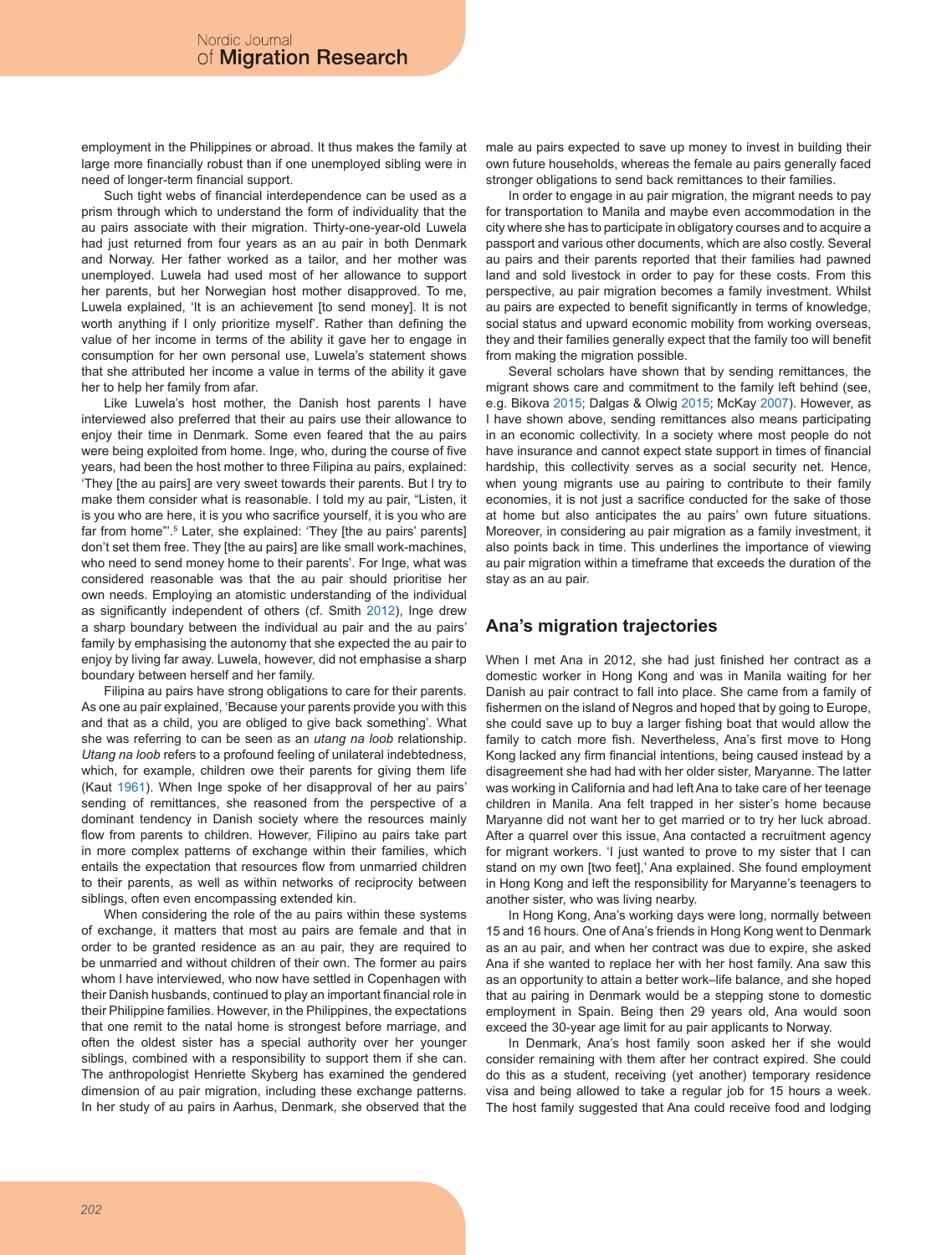in the family in exchange for continuing to help around the home. Having completed one year of a three-year college education, the only English-medium course in which she could potentially enrol was a preparation course for engineers at the Technical University of Denmark (DTU). However, this course would cost her DKK 45,000 (€ 6,023) per semester, and Ana did not know if her host family would help her pay such a large amount.

Ana had not foreseen that au pairing could lead to her starting studying again. Whilst staying on in Denmark as a student could help her in her desire to stay in Europe on a longer-term basis, it would also limit her opportunities to send remittances back home. Ana, therefore, still considered the option of going to Spain after finishing her time as an au pair. On an earlier occasion, her host mother had warned Ana against looking for a future in Spain because of the country's high unemployment rates. Ana did not want to ignore this warning, as this might undermine her relationship with her host mother. She also refrained from telling the latter of her doubts about staying in Denmark, and she did not ask her host mother if the host family would help pay her tuition fees if she was accepted on to the course. By not revealing any explicit strategy for the future, Ana therefore left all her options open. This was a fruitful tactic: four days after she applied for enrolment, the authorities decided to cancel the foundation course altogether. Hence, the difficult decision of whether or not to stay with her host family was taken out of her hands.

Four months before Ana's au pair contract was due to expire, she had still not decided on her next move. She had already supported her family significantly. She had provided start-up capital for one of her sisters, who wanted to start a business selling beauty products, and she had sent regular remittances back to her mother. At one point, her mother had needed hospitalisation: Ana had paid the bill, thus strongly demonstrating her position as a main family breadwinner comparable to Maryanne in California. Finally, Ana had paid for a new fishing boat for her brothers, imagining that, were she to return to the Philippines, she could use it for tourist excursions. Nevertheless, Ana continued to talk about staying in Denmark, where she had some (illegal) cleaning jobs, and she toyed with the thought of au pairing in London until she learned that Britain does not grant au pair residence to Philippine citizens. Ana's host father and a friend of her host mother's knew that Ana could only stay legally in Denmark if she married a Dane. Hence, they introduced her to some of their single male acquaintances. Whilst Ana was not interested in entering into any kind of marriage, she did appreciate the fact that the people around her were seeking for a way to allow her to stay.

A month before the contract expired, Ana established contact with an employer in Finland, who offered her a job as a nanny. She had heard about this possible migration destination when her host mother, Charlotte, put her in contact with a Filipina who was an au pair in the home of a friend of Charlotte's in Finland. Ana told me that this job would allow her to obtain a work permit related to domestic work and unlike the au pair contract, which was a one-off affair, her new contract as a nanny would be renewable. She had heard that five years of employment in Finland would allow her to apply for permanent residence, and now Ana started to imagine that her future might entail long-term settlement in the most northerly part of Europe.

### **Creating a future along uncertain paths**

It is not uncommon for Filipino migrants like Ana to use a temporary work contract abroad as a stepping stone to a new migration destination. The sociologist Anju Mary Paul (2011) has examined such migration routes in a study of Filipina domestic workers in Hong Kong. She identified a hierarchy of destinations in which regions such as North America and Europe are placed at the top because of their relatively high average salaries and better working conditions than other destinations. However, these 'top destinations' are also more difficult to enter than, for example, some Middle Eastern and Southeast Asian countries. Paul explained that migrants often engage in a strategic and stepwise movement towards their preferred destinations (ibid.: 1861). The final destination, she continued, can thus be planned beforehand, whereas the first migration destination is more coincidental (ibid.: 1864). In accordance with Paul's observation, many au pairs like Ana have developed a trajectory in which they initiate their migration in more random destinations. This choice of first destination is nevertheless stirred by the legal regulations that make the specific path possible. These first destinations often entail a greater burden of work and a lower income level than what they can achieve as au pairs in Denmark. Knowing that au pair placement in Denmark is temporary, several au pairs had ideas of how au pairing could serve as an opening to new destinations. Nevertheless, the au pairs' trajectories rarely represented a systematic execution of preplanned strategies. Indeed, Ana had no clear idea of where au pairing in Denmark would lead her. She juggled numerous alternatives, and at the last moment, the opportunity to go to Finland appeared, which opened up the hope of a more stable and longer-term position as an immigrant in Europe. When Ana left for Hong Kong, she had not imagined that it would open up a pathway to Denmark; she had simply gone to Hong Kong because it gave her an opportunity to go abroad. Instead of having a steady plan for her future after au pairing in Denmark, she preferred to consider the many potential futures that her social relations opened up for her. Actually, as Ana recalled, she found it stressful when, more than a year before her contract was due to expire, her host mother had asked her about her future plans. She did not like to plan so far into the future. Instead, she preferred to explore opportunities as they appeared, 'as in Hong Kong', she told me, referring to the unexpected opportunity she learned of when her friend had suggested that she become an au pair.

The Philippine expression *bahala na* can help us understand this reluctance to undertake long-term planning. *Bahala na* roughly translates as 'God will show the way' or 'Come what may', and whilst the expression is often used when one is speaking from within a difficult situation, I suggest that it expresses openness about the future, rather than necessarily implying fatalism or powerlessness. Indeed, Filipino au pairs actively aim to improve their livelihood options through migration. We might perceive their trajectories as a way of navigating centred on the ability to make use of opportunities when they arise, rather than understanding these movements as the meticulous fulfilment of pre-planned migration routes. However, as Ana's story shows, they still preferred some future scenarios over others. In other words, although au pairs do not necessarily know what a journey to Denmark will lead to, they may have ideas about the potential future that au pairing can bring about, as well as an openness towards the possibility that the future might take some completely unexpected turn.

In several respects, au pairs in Denmark find themselves in insecure situations. First, as au pairs, their residence is tied to their specific host families. This means that if a host family decides to terminate the au pair contract prematurely, the au pair will lose her legal residence unless she can find a new host family within a month. Second, by having a central role in their family economies, changing situations amongst family members at home – such as illness or sudden unemployment – create new needs for the au pair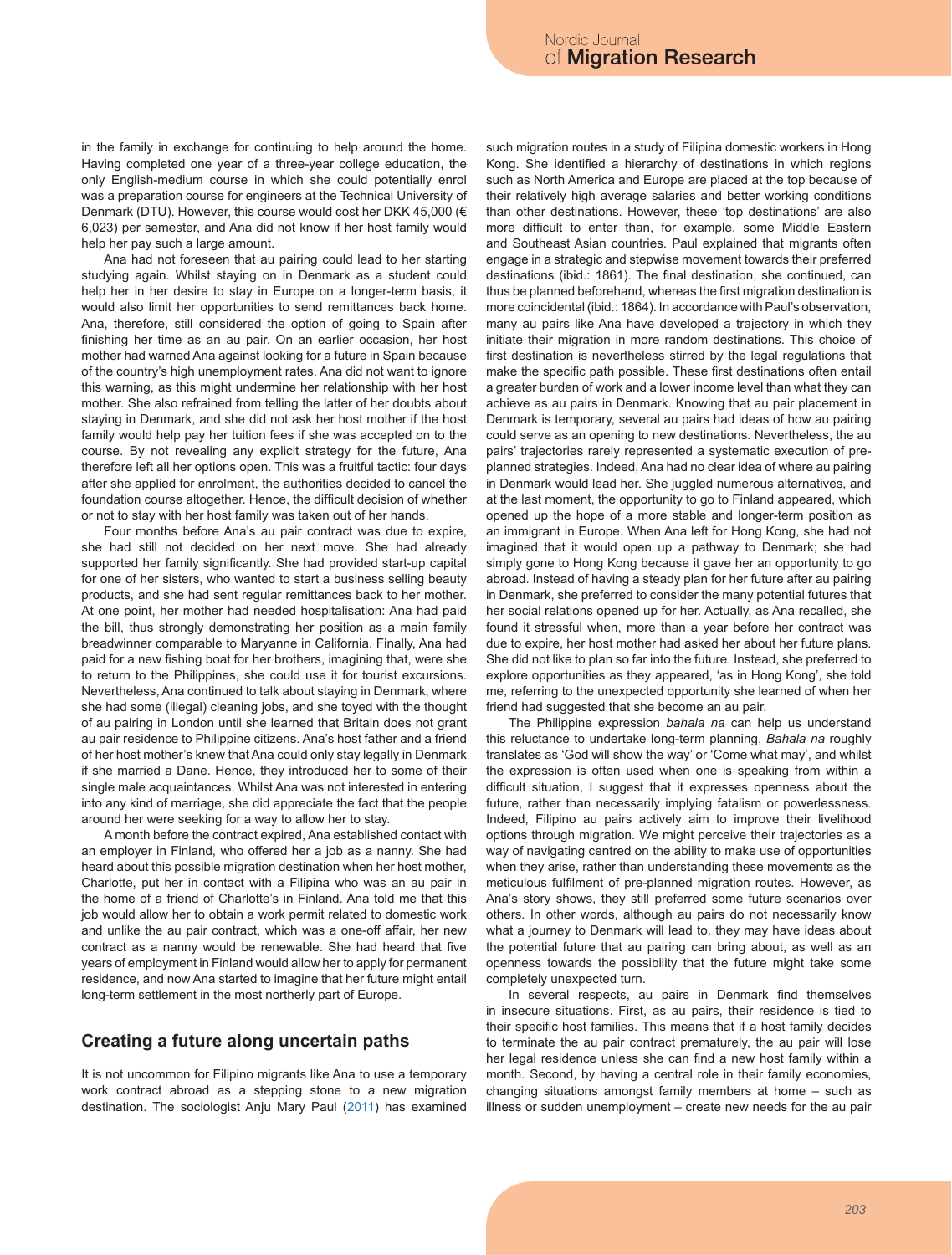to meet from abroad. Third, changes in regulations, such as the cancelling of the foundation course, require applicants like Ana to find an alternative future path quickly. Structural conditions, such as Denmark's immigration regulations, thus limit the space within which au pairs can imagine their potential futures, whilst changes to these regulations create uncertainty in relation to migrants' future options abroad. As Johnson-Hanks noted, 'when the future decides which paths will be possible, it is not fatalistic to say that one does not know which path one will follow' (Johnson-Hanks 2005: 377). Instead, Johnson-Hanks suggested, in such situations, it is not the well-planned strategy that works, but instead an approach to the future that 'keeps every alternative open as long as possible, and that permits the actor to act rapidly and flexibly to take advantage of whatever opportunities arise' (ibid.: 377). Hence, in order to understand how the au pairs create their migration trajectories under such conditions of uncertainty, it becomes useful to examine how their social networks can provide them with new opportunities.

### **Network ties as channels of opportunity**

When young migrants go through the uncertainty of au pairing, it can be a way of aiming to create a secure and strong position for themselves in the family collective at home. Indeed, Ana went abroad to show her family that she could be independent, which she proved when she trumped even her sister as the family breadwinner by paying their mother's hospital expenses. By providing her with an opportunity to become au pair and helping her to move on within Europe, Ana's host family indirectly helped her strengthen her position within her Philippine family. However, they also made Ana an offer of studying, which could have placed her in a position that would have made it difficult for her to continue sending back remittances.

As Ana's story illustrates, the au pairs create their trajectories within a complex field of social relations that encompass their host families as well as their transnational family relations. On the one hand, Ana's lack of enthusiasm regarding the option of remaining in the host family as a student serves as an example of how the au pairs' transnational family relations indirectly influence their migration aspirations and their room for manoeuvre abroad. On the other hand, the fact that Ana did not inform her host parents about her reluctance to study also points to the importance she attributed to her relations with them. Hence, aiming to avoid disappointing her host mother, she nourished a relationship with a minimum of conflict and thus kept a possible future path open for herself.

The au pairs' relations with the Philippine family members they support from afar and with their host families can be seen as what Granovetter (1973) termed strong social ties. Whilst the au pairs do not have close bonds with their host families at the time of their arrival in Denmark, they can develop strong social ties during the course of the two years they live together. Indeed, Ana talked about her host family as her 'second family'. The closeness in the relation between Ana and her host parents became explicit to me after she moved to Finland, as she still Skypes with them and stays in their home when she occasionally visits Copenhagen. This points to how Ana had build relations with her host parents that entailed intimacy and emotional intensity, just as their attempts to find a way for her to stay shows how this relation also entailed reciprocal services (cf. Granovetter 1973). However, Ana's trajectory was not only influenced by close and morally obligatory social relations.

Granovetter (1973) observed that the stronger the social ties between two individuals, the more their friendship networks tend to overlap. Weak social ties, on the other hand, link individuals to a larger number of unknown others (ibid: 1376). By viewing relations as channels for resources and information, Granovetter argued that this broader linking increases ego's ability to acquire new information, what he termed 'the strength of weak social ties' (ibid: 1360). From this perspective, the au pairs' broader networks of distant social relations can become valuable channels in their search for new opportunities. It was here that Ana met an obstacle to her potential future migration. Instead of having a large network of acquaintances, she had invested her energy in creating close social relations with her host family and a few other au pairs. Her closest friend continued on to Norway, but because Ana was now over the age limit for au pairs in Norway, she needed to find new opportunities elsewhere. Even though Ana's host family wanted to help her, their options were eventually exhausted. It was a weak social tie, namely, that with her host mother's friend's au pair in Finland, who made Ana aware of Finland as a migration destination and of the country's programme for domestic work migrants. With her social relations being central channels for information about new opportunities to be seized, Ana's migration trajectory thus took another unexpected turn. In this way, her story shows how weak social ties can play a pivotal role in the provision of opportunities for further migratory moves.

## **Conclusion**

Filipino au pair migration serves as one example of how migrants on time-limited residence, who wish to continue their lives abroad, need to navigate in relation to the migration regulations of a variety of potential destination countries. As these regulations change, this adds to the uncertainty that these migrants face. Moreover, as I have shown, the au pairs find themselves in a complex field of social relations. The relations they build whilst in Denmark, whether with their families back home, their host families or with other Filipinos, do not necessarily end with the termination of the au pair contract. Hence, from the Filipino au pairs' perspectives, au pair placement is understood as part of longer life-spans. This speaks to the importance in migration research of viewing au pairing within a longer-term perspective.

Whilst Filipino au pairs do not know to which destinations au pair placement will lead them, they might have explicit goals regarding the socio-economic goals they want to reach during their stay. Their contributions to the families left behind, such as paying the educational expenses of a younger sibling, is a concrete example of an economic achievement that gives the au pair a position as a sister or a daughter who contributes to the welfare of the family as a whole. I have suggested that the au pairs do not create a sharp boundary between their own ambitions as independent adults and the welfare of their families. Rather, their contribution to the family collective can be a way through which they develop their individuality as adults. However, when changes in the lives and needs of those back home occur, it influences the migration paths that are available to the au pair. In this way, the au pairs' position in supporting family members enhances the uncertainty within which they form their migration trajectories.

Despite this importance of close local and transnational relations, I have argued that it does not suffice to look only at the Philippine family and the host family when we examine the au pairs' long-term migration trajectories. It is exactly because au pairs navigate under conditions of uncertainty that these young migrants need to be flexible, and in this aspiration, the au pairs' broader social network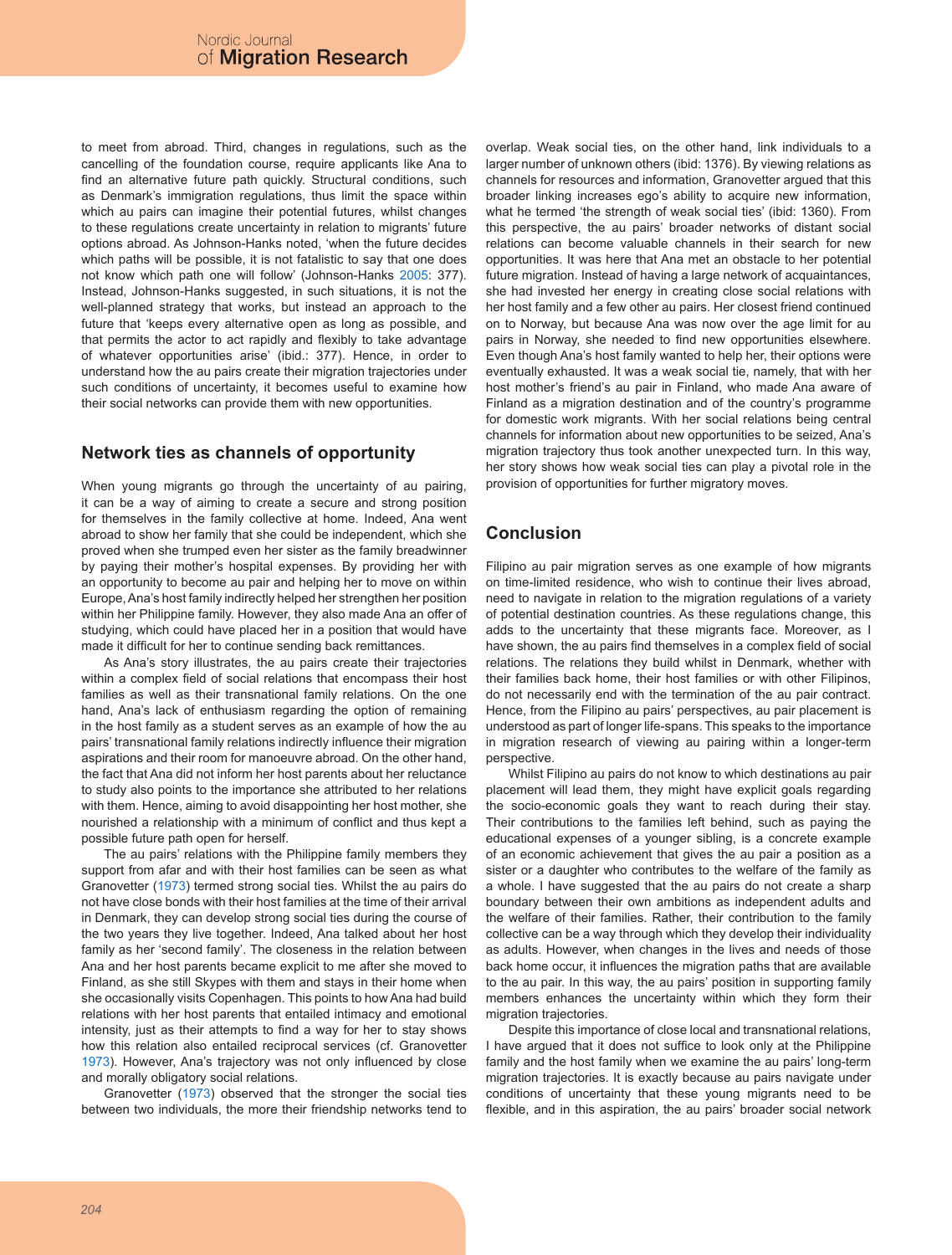Nordic Journal of Migration Research

becomes crucial in terms of providing contacts and knowledge about the new migration opportunities for the au pair to seize. This means that in order to study how au pairs create their migration trajectories, it is constructive to broaden out the research frame in both time and space, beyond the au pairs' strong local and transnational ties. This insight, I suggest, is useful not only in the study of au pairs' migration trajectories but also in the research on other migrants who need to form their journeys without the luxury of long-term planning.

#### **Acknowledgements**

I am grateful to the Filipino and Danish research participants, without whom I would not have been able to conduct this study. I would also like to thank Caterina Rohde-Abuba, Olga Tkach, Karen Fog Olwig and Karen Valentin for their comments on earlier versions of this article. Finally, I thank the anonymous referees and the journal's editors for their constructive criticisms and suggestions.

**Karina Märcher Dalgas** is a postdoctoral researcher at the Department of Anthropology, University of Copenhagen, Denmark. She wrote her PhD on self-making, family relations and migratory endeavours amongst Filipino au pairs in Denmark. Dalgas' current research takes part of the interdisciplinary project *Changing Disasters,* where she examines how Filipino migrants intervene in Philippine disasters. She has published in the journals *Nordic Journal of Migration Research, Gender, Place & Culture, Global Networks,*  and *Identities.*

#### **Notes**

- 1. This article draws on insights from my book chapter 'Mobile kvinder. Regel, tilfældighed og tilhørsforhold I filippinsk au pairmigration gennem Danmark' (Author 2015a)
- 2. From here on, I use the term 'Filipina' to denote women of Philippine origin and the term 'Filipino' to denote either males or a category consisting of both males and females of Philippine origin.
- 3. All names used in this article are pseudonyms.
- 4. Data extraction from Statistics Denmark's www.statistikbanken.dk.
- 5. All interviews conducted in Danish are translated by the author.

#### **References**

- Amit, V 2010, 'Serendipities, Uncertainties and Improvisations in Movement and Migration' in *The ethnographic self as resource: writing memory and experience into ethnography,* eds P Collins & A Gallinat, Berghahn Books, New York, pp. 200-214.
- Asis, MMB 2006, *The Philippines' Culture of Migration*. Brussels: Migration Policy Institute, Available from: http://www. migrationpolicy.org/article/philippines-culture-migration [Last accessed 18.08.2016]
- Bikova, M 2015, 'In a Minefield of Transnational Social Relations: Filipino Au Pairs between Moral Obligations and Personal Ambitions' in *Au Pairs' Lives in Global Context. Sisters or Servants?,* ed R Cox, Palgrave Macmillan, Hampshire pp. 87- 103.
- Barber, PG 2002, 'Envisaging power in Philippine migration: the Janus effect' in *Rethinking empowerment: gender and development in a global/local world,* eds. Parpart, JL, Rai, SM & Staudt, K, Routledge, London pp. 41-61
- Bangko Sentral ng Pilipinas 2016, *Overseas Filipinos' Cash Remittances: By Country, By Source*., Available from: http:// www.bsp.gov.ph/statistics/keystat/ofw2.htm [Last accessed 20.04.2016]
- Cox, R 2007, 'The Au Pair Body: Sex Object, Sister or Student?', *European Journal of Women's Studies,* vol. 14, pp. 281-297, DOI:10.1177/1350506807079015.
- Cox, R & Narula, R 2003, 'Playing Happy Families: Rules and Relationships in Au Pair Employing Households in London, England', *Gender, Place and Culture: A Journal of Feminist Geography,* vol. 10, pp. 333-344, DOI:10.1080/096636903200 0153304.
- Dalgas, K 2016, 'Au pairs on Facebook: ethnographic use of social media in politicized fields', *Nordic Journal of Migration Research,*  vol. 6, no. 3, DOI:10.1515/njmr-2016-0023
- Dalgas, K 2015, 'Becoming independent through au pair migration: self-making and social re-positioning among young Filipinas in Denmark', *Identities: Global Studies in Culture and Power,* vol. 22, pp. 333-346, DOI:10.1080/1070289X.2014.939185.
- Dalgas, K 2015a, 'Mobile kvinder. Regel, tilfældighed og tilhørsforhold i filippinsk au pair-migration gennem Danmark' in *Mobilitet og tilknytning. Migrantliv i et globaliseret Danmark,* eds Valentin, K & Olwig, KF, Aarhus Universitetsforlag, Aarhus pp. 25-44.
- Dalgas K & Olwig, KF 2015, 'Local and transnational care relations: relatedness and family practice among au pairs in Denmark', *Global Networks,* vol. 15, pp. 469-484, DOI:10.1111/ glob.12074.
- Gibson K, L, Law & McKay, D 2001, 'Beyond Heroes and Victims: Filipino Contract Migrants, Economic Activism and Class Transformations', *International Feminist Journal of Politics,* vol. 3, pp. 365-386, DOI:10.1080/1461674011007818 5.
- Granovetter, MS 1973, 'The Strength of Weak Ties', *American Journal of Sociology,* vol. 78, pp. 1360-1380.
- Franck, T 2016, *Tal og fakta på udlændingeområdet 2015.*  København: Udlændingestyrelsen. Available from: https://www. nyidanmark.dk/NR/rdonlyres/EBDF83E7-B151-4B3B-A87C-CC291B29CF14/0/tal\_og\_fakta\_2015.pdf [Last accessed 16.08.16]
- Hess, S & Puckhaber, A 2004, ''Big Sisters' Are Better Domestic Servants?! Comments on the Booming Au Pair Business', *Feminist Review,* vol. 77, pp. 65-78.